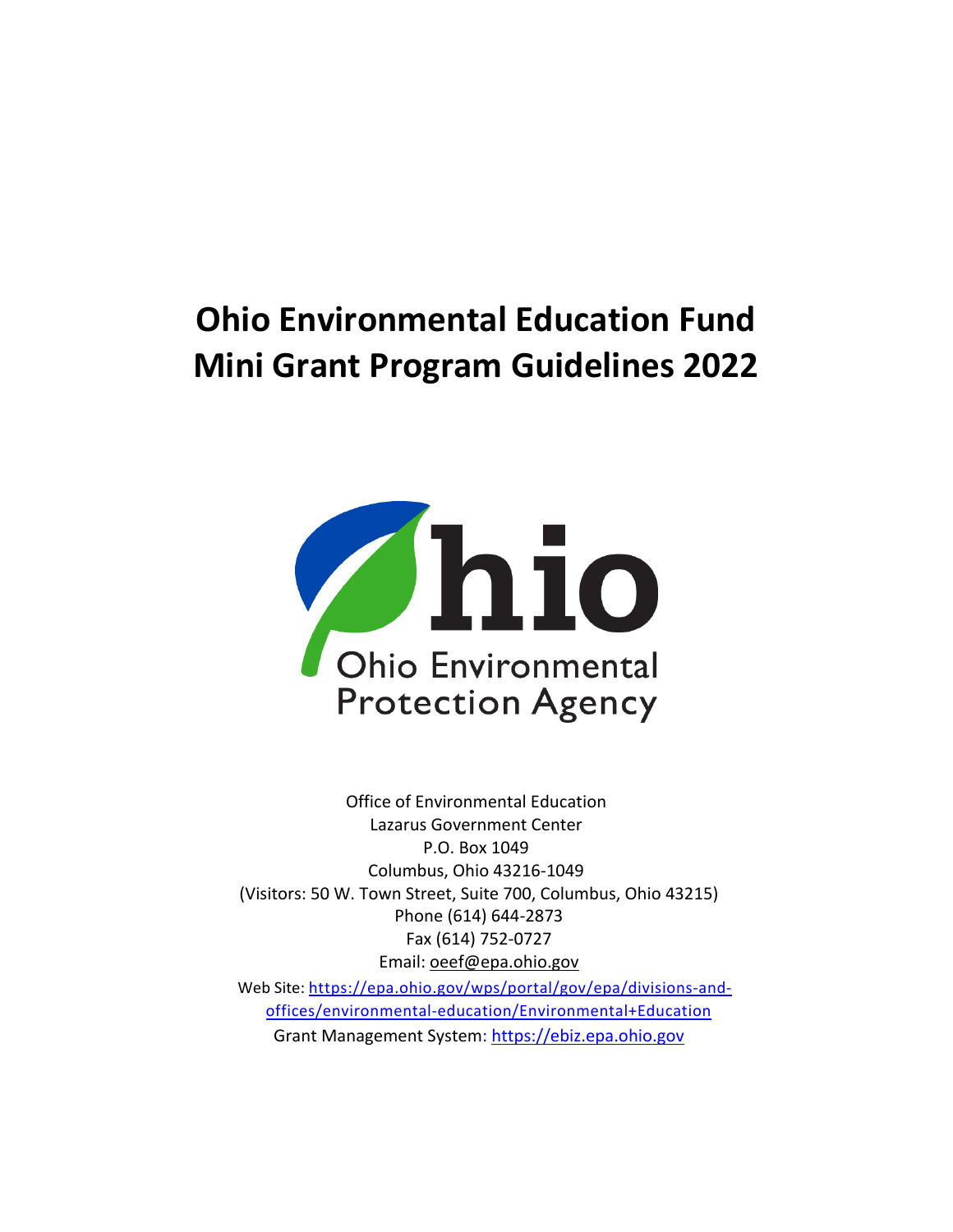The Ohio Environmental Protection Agency is accepting grant proposals to be awarded funding from the Ohio Environmental Education Fund (OEEF). Mini grants from \$500 - \$5,000 and general grants up to \$50,000 each will be awarded to statewide and local organizations for the implementation of projects that raise awareness and educate the public about important environmental issues that impact the state. Mini grants will be awarded for projects that can be completed within 12 months of the start date.

The OEEF is administered by the Ohio EPA and derives its funding from one-half of the civil penalties collected from violations of Ohio's air and water pollution control regulations. It is anticipated the OEEF will make available approximately \$1/2 million annually.

**Eligible Applicants**: Only Ohio-based entities may receive grant funding from the OEEF. Eligible applicants include:

- Schools and universities, outdoor education facilities, nature centers, zoos
- Municipalities, counties, townships and local government units such as health and park districts, soil and water conservation districts, solid waste management districts and regional planning agencies
- State agencies
- Watershed groups (with local government sponsorship)
- 501(c)(3) nonprofit groups
- Private companies and trade associations

**Target Audiences**: pre-school through university students and teachers, the general public, and the regulated community, including farmers. While projects may target more than one of these audiences, OEEF prefers to support projects that focus on a specific audience segment or limited range of ages.

In developing their proposals, grant applicants are strongly encouraged to consider the **OEEF's preferred characteristics** for regulated community, general public and pre-school to university audiences, posted at [Ohio Environmental Education Fund](https://epa.ohio.gov/wps/portal/gov/epa/divisions-and-offices/environmental-education/about-oee/ohio-environmental-education-fund#ApplicationGuidelinesandResources).

**Priority Funding**: OEEF grants are targeted to environmental issues in Ohio where there is a significant need for more education and awareness. Projects that heighten or improve awareness and educate the public about steps that can be taken to address these issues will score significantly higher in the review process and receive more favorable consideration.

For 2022, the OEEF has five targeted areas of focus where Ohio EPA has determined an immediate need for more educational and awareness outreach efforts due to significant environmental impacts in our state:

- projects that demonstrate and encourage best management practices for nutrients, including, but not limited to, targeted efforts to reduce nutrient loadings to rivers and streams from urban and rural areas;
- projects that demonstrate and encourage the use of innovative storm water management practices;
- projects that demonstrate and encourage the reduction of air emissions, including, but not limited to, promotion of alternative modes of transportation;
- projects that encourage and explain the importance of habitat restoration efforts to increase biodiversity and improve air and water quality; and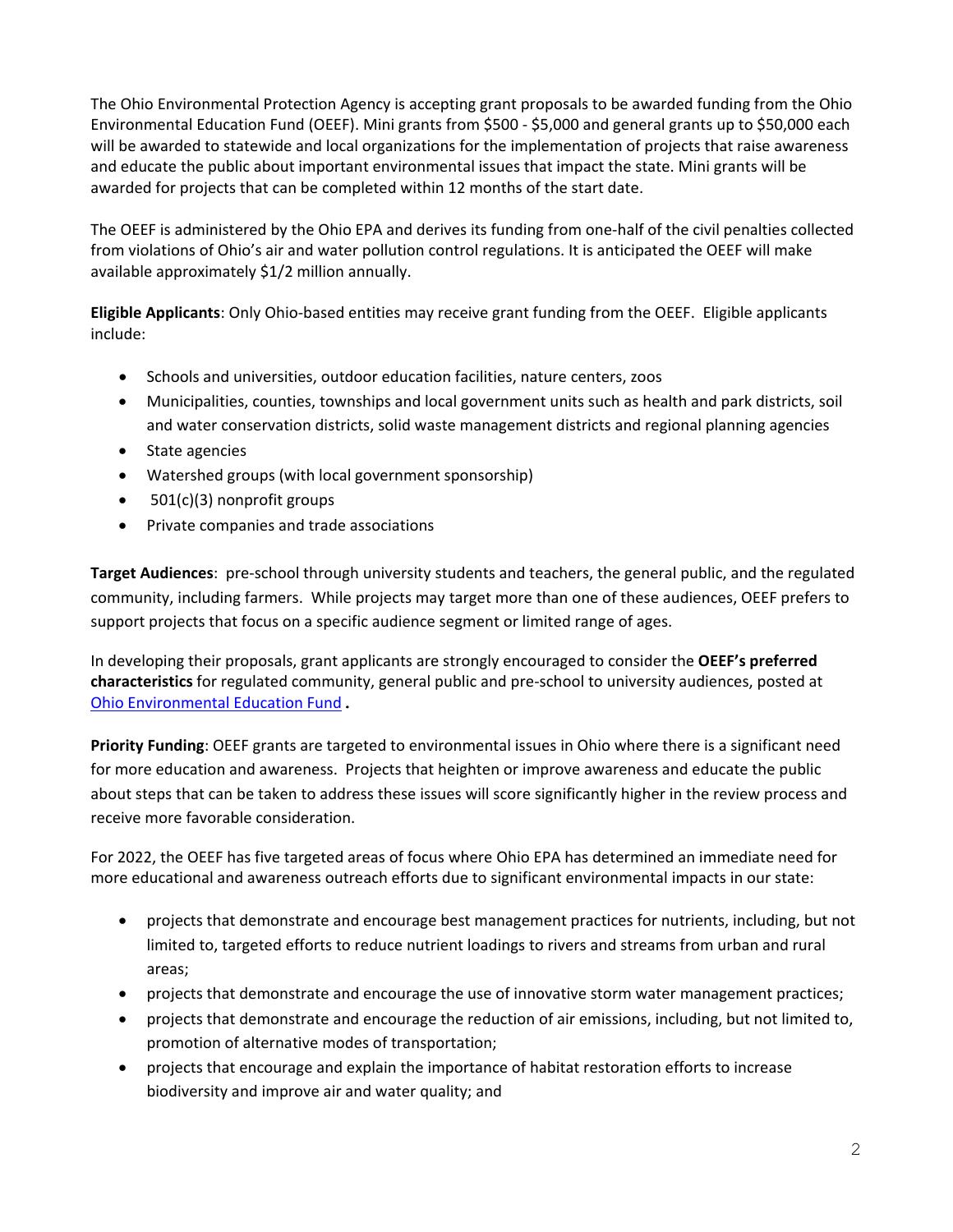• projects that encourage pre-school through university students to explore careers in the environmental sciences and environmental engineering.

All OEEF grants will be reviewed and awarded following a competitive process. Projects demonstrating the following **at the time of application** will receive more favorable consideration during the review process:

- A strong, well-documented cash and in-kind match from the applicant and their collaborators that greatly exceeds the minimum 10% match required by OEEF. (3-5 extra points will be assigned for projects documenting a match of at least 50%.) OEEF will only allow as match project-related expenditures planned and made after the grant application is submitted.
- Targets the Regulated Community audience. (10 extra points will be assigned.)
- Targets a racial or ethnic minority audience that has historically been underserved by the OEEF. (5 extra points will be assigned.)
- Takes place in a county where fewer than two OEEF grants have been awarded. (3-5 extra points will be assigned.)

**Grant Amounts:** Mini grant applicants may request up to \$5,000 in OEEF grant funding.

**Multiple or Repeat Proposals:** An applicant may not submit more than one application during a grant cycle. **No organization will be awarded more than one grant at a time, or during a twelve-month period.** Grant recipients should complete all obligations of any current grant, including submittal of final reports, before applying for another grant. OEEF generally does **not** extend projects beyond the identified grant period. OEEF prefers to provide seed money to initiate new projects or to advance existing projects that are expanding in some significant way. No organization will be awarded more than three grants over a five-year period.

**Deadlines/Review Dates:** There are two grant application deadlines each year, one in the spring and the fall. (When these fall on a holiday or a weekend, the deadline moves to the next business day.) Awarded projects cannot commence until approximately four months from the deadline date due to the time required for review and fiscal administration of the grants. Applicants must incorporate the schedule below when planning project activities.

| Letter of    | Completed     | Ohio EPA            | Advisory       | Advisory       | Ohio EPA  | <b>Earliest Start</b> |
|--------------|---------------|---------------------|----------------|----------------|-----------|-----------------------|
| Intent       | Application   | <b>Staff Review</b> | Team           | Team           | Director  | Date                  |
| Deadline     | Deadline      |                     | Review         | <b>Meeting</b> | Decision  |                       |
| January 11,  | January 18,   | January 19-         | February $3 -$ | Week of        | April 8   | June 1                |
| 5:00 p.m.    | 5:00 p.m.     | February 2          | March 3        | March 7        |           |                       |
| July 8, 5:00 | July 15, 5:00 | July $18-$          | August 2 -     | Week of        | October 7 | December 1            |
| p.m.         | p.m.          | August 1            | August 31      | September 6    |           |                       |

## **ELIGIBLE AND INELIGIBLE ACTIVITIES**

OEEF supports innovative projects that increase public awareness and knowledge about environmental issues, and provide the skills to make informed decisions and take responsible actions. Environmental Education (EE) is based on objective and scientifically sound information, and does not advocate a particular viewpoint or course of action. It teaches individuals how to weigh various sides of an issue through critical thinking, and it enhances their problem-solving and decision-making skills. Proposals that simply disseminate information will not be funded. OEEF strongly encourages applicants to use and adapt existing high-quality EE materials such as Project WET, Project WILD and Project Learning Tree, rather than designing new materials. OEEF will consider funding curriculum development or new materials *only* where the applicant demonstrates that existing materials cannot be adapted well to a particular local environmental concern or audience.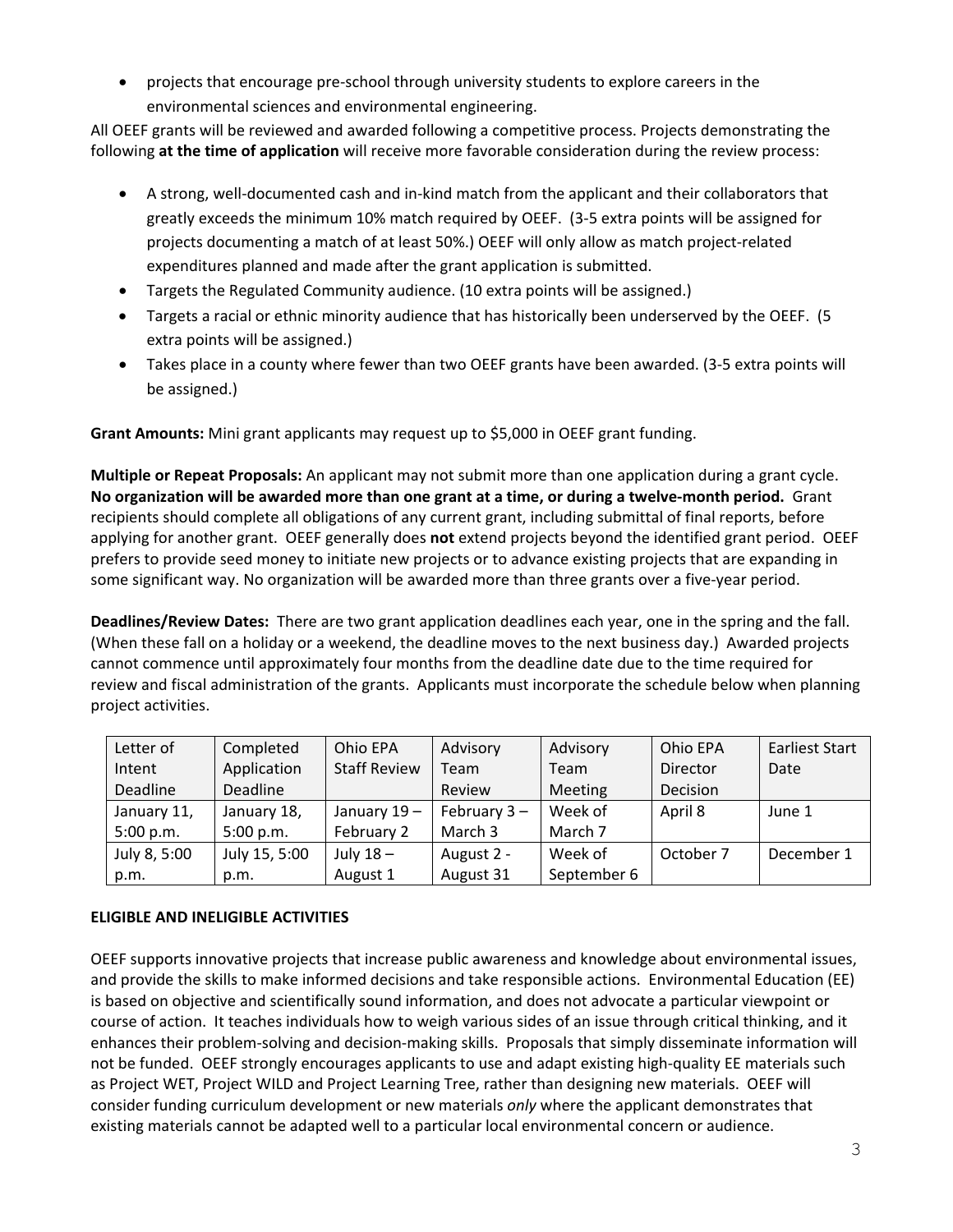OEEF recommends that applicants consider the *Guidelines for Excellence* series developed by the North American Association for Environmental Education with U.S. EPA funding. These materials are available at [www.naaee.org](http://www.naaee.org/) or [https://naaee.org/our-work/programs/naaee-publications.](https://naaee.org/our-work/programs/naaee-publications) Ohio's *Best Practices for Environmental Education: Guidelines for Success* is also available on the Environmental Education Council of Ohio Web page at [https://eeco.wildapricot.org/Resources/Documents/bestpractices.pdf.](https://eeco.wildapricot.org/Resources/Documents/bestpractices.pdf)

Note that any **K-12 education projects** in formal settings **must** also provide specific examples showing how student learning activities align with the Ohio Department of Education's Ohio's Learning Standards, posted at [http://education.ohio.gov/Topics/Ohios-Learning-Standards.](http://education.ohio.gov/Topics/Ohios-Learning-Standards) **Applicants must explain how the alignment was or will be conducted and by whom, and provide at least three examples of student learning activities that meet a specific state standard by grade band.**

For the **regulated community** audience, OEEF is not able to fund mandatory training required by regulation, or routine recertification classes, such as to maintain certification or licensure as wastewater treatment plant operators. OEEF is very interested in funding opportunities to help regulated entities understand and comply with environmental regulations, or take actions to voluntarily protect the environment. OEEF prefers to support training that is open to the employees of more than one company, for example to a company and its upstream suppliers, or several companies in a targeted sector where compliance problems have been identified.

## *OEEF Does Not Fund:*

- basic research such as data collection, surveys, and/or stipends for researchers
- beautification projects or landscaping
- fund raising or membership drives
- food or beverages
- grants to individuals
- grants, scholarships, or fellowships to be given by the OEEF grant recipient to a third party. Grant funds may be used to pay up to \$100 a day for either substitute teachers or teacher stipends to enable teachers to attend particular OEEF-funded professional development opportunities. Stipends may not be used to supplement salary. Grant funds may also be used to provide classroom supplies to enable teachers to implement new programs, but not to provide cash payments to teachers for these supplies. Grant funds may not be used to pay for graduate credits that participants may earn at these events.
- pass-through of cash or incentive prizes to project participants, e.g. grant funds may not be used to provide services (such as septic system cleanouts) to project participants at a discounted cost.
- indirect costs, general operations, or overhead charges: e.g., rent, utilities, monthly phone, or Website hosting charges.
- political advocacy, campaigning, legislative lobbying, or litigation programs. Applications that advocate for a particular policy position or appear biased will not be considered.
- real estate acquisitions or due diligence research related to such acquisitions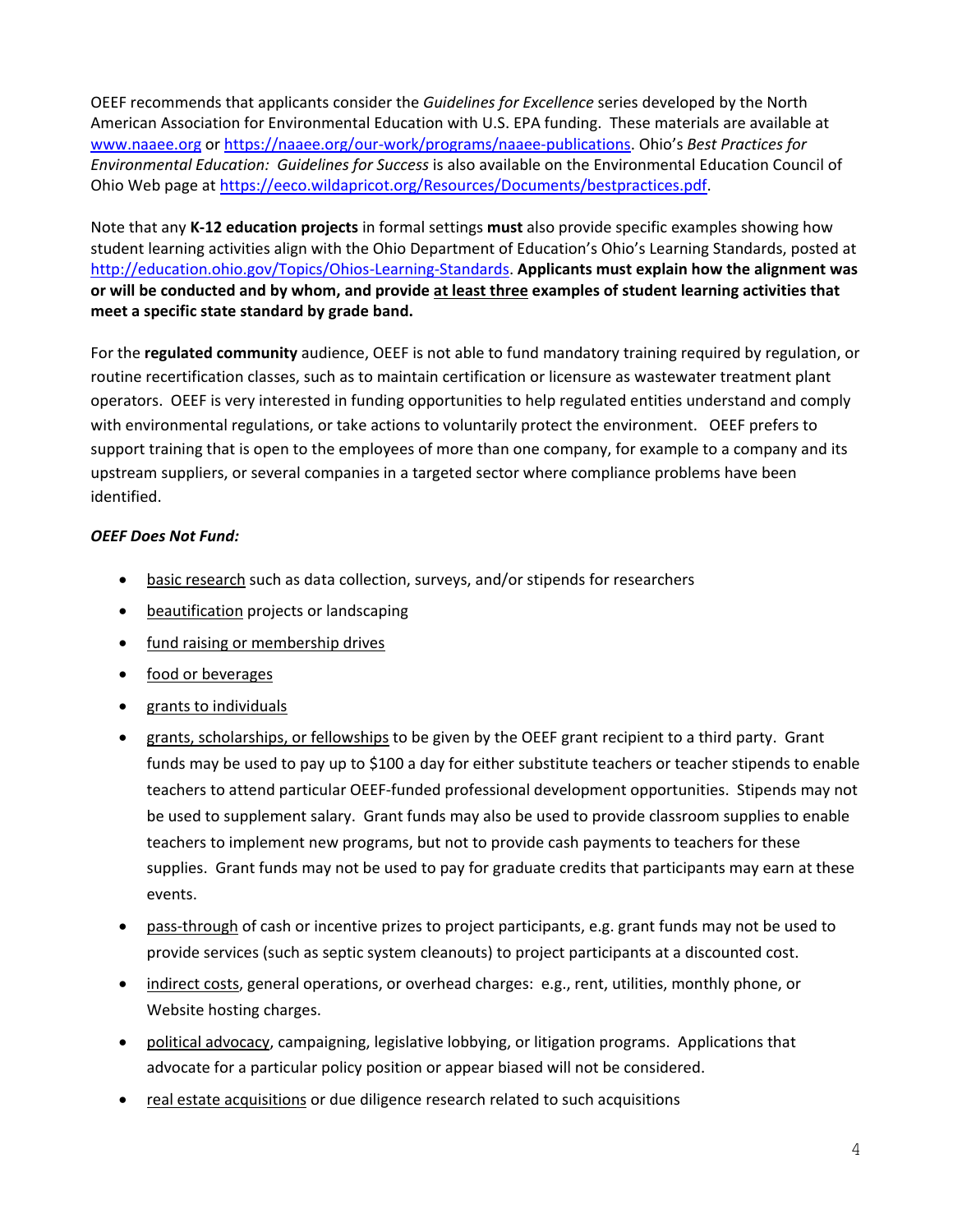- construction activities including building construction, improvements to existing structures, pond or wetland construction, or the rental or purchase of heavy equipment
- reimbursement for the expense of any time, supplies or equipment purchased prior to the effective start date of the signed grant agreement
- staff salaries greater than 35% of the total amount of grant funds requested. Grant funds requested to pay staff benefits and contractual salary/benefits will be included in calculating this 35% cap.
- mileage reimbursements requesting more than the current State of Ohio rate of 45¢ per mile.
- out-of-state travel. OEEF grant funds may not be used for travel outside the state of Ohio. OEEF will consider funding the cost of bringing expertise to Ohio from another state.
- applications from entities who have defaulted on the performance of grant commitments on prior OEEF-funded projects.
- projects involving the use of drone technology by K-12 students

OEEF prefers not to fund disposable or promotional items such as pins and refrigerator magnets. OEEF will not fund t-shirts as giveaways for students unless a clear demonstration is made that the shirts are needed for safety or identification purposes during student activities such as stream monitoring or litter cleanups. Grant funds may be used for appropriate safety equipment such as goggles and gloves for students participating in OEEF-funded activities.

# **Grant Payments**

Grant recipients will receive a 90% payment when the contract is executed. Ohio EPA will hold 10% of the award amount until the project is complete and final reports and deliverables have been submitted and approved.

## **FILLING OUT THE APPLICATION**

Applications are submitted to the OEEF through a two-step process. The applicant first fills out an electronic **letter of intent** (LOI) to apply for a grant. This letter is a short online form in Ohio EPA's eBusiness Center <https://ebiz.epa.ohio.gov/> requesting contact information, the amount of funds requested, and a few questions about the target audience, location, and content of the proposed project. The LOI allows the OEEF staff to make a preliminary determination of whether the proposed project is eligible for funding *before* the applicant has made the effort to develop a complete proposal. Once the LOI is submitted, the applicant will receive an e-mail saying whether or not it is approved. If it is approved, an application number will be assigned, and the applicant can begin the second step, filling out an application in the online Grant Management Service. The cover sheet will be populated from the original LOI. Applicants should revisit this information to update the list of collaborators to those who provided letters, before submitting the final proposal.

Please direct all inquiries regarding OEEF's grant program policies and procedures, or the status of a grant application, to the OEEF staff at (614) 644-2873 or [oeef@epa.ohio.gov.](mailto:oeef@epa.ohio.gov)

# **PRE-REVIEW OF DRAFT APPLICATIONS**

Applicants are encouraged to call the OEEF office to discuss project ideas early in the application process. OEEF staff members are happy to provide a formal pre-review of applications to ensure that the application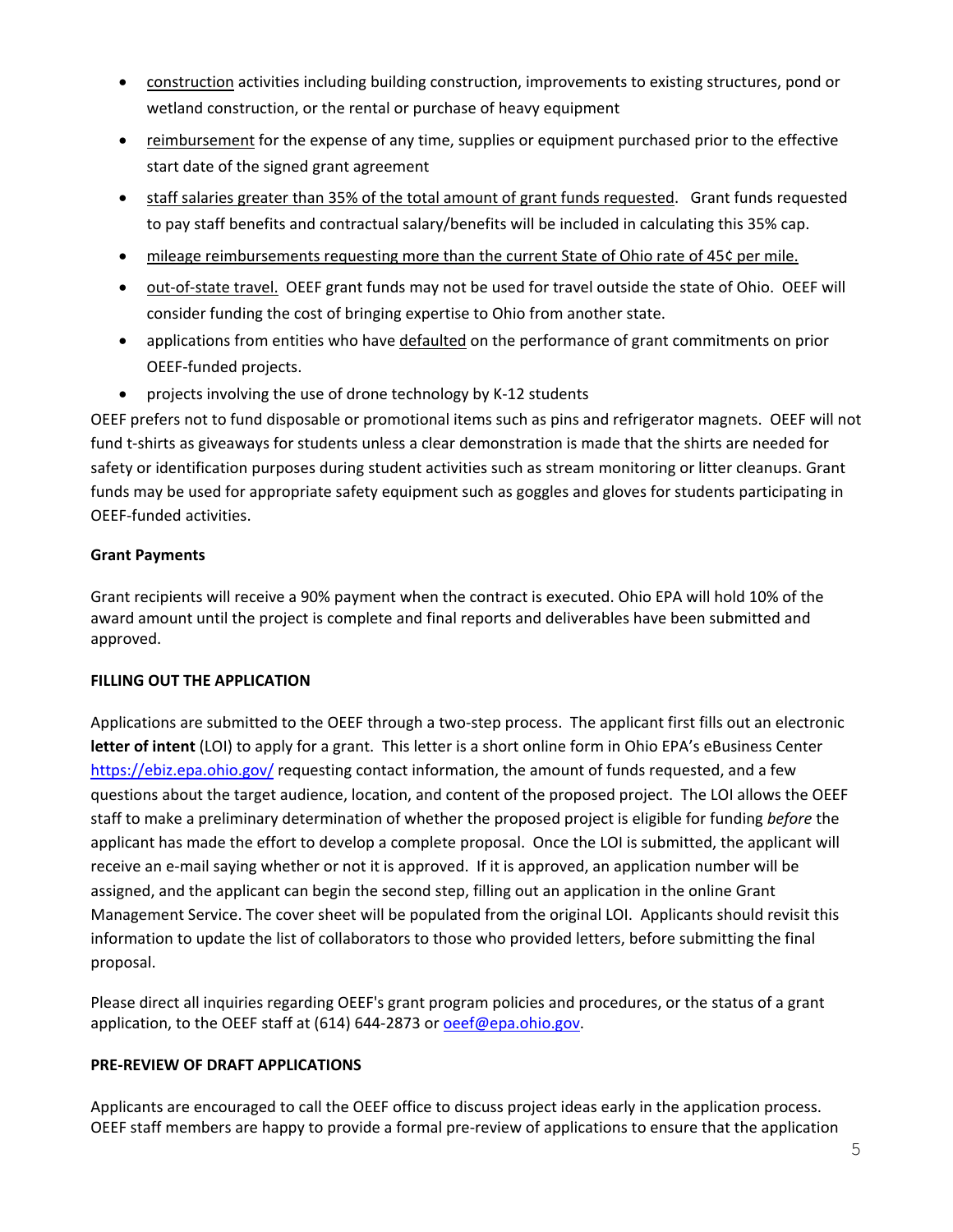meets the guidelines, and to offer suggestions. Please complete the draft in the OEEF Grant Management System well ahead of the deadline, the earlier the better, to allow yourself adequate time to respond to staff suggestions and make changes. Use the "save" buttons rather than the "Submit" buttons if you wish to request a pre-review, so that you will stall be able to make changes. OEEF staff members are only able to prereview a proposal once so please complete and save as much of the draft as possible before calling or emailing the OEEF office to request a pre-review.

#### **PROJECT DESCRIPTION TAB**

#### **Audience Need**

Provide documentation to show why the project is needed by the specific audience being targeted. State the need in terms of audience's need, NOT the applicant organization's. (A teacher may attest to the needs of a particular age cohort of students, and a trade association can attest to the needs of their members.) Describe how the need for the project was determined, and how meeting the need will meet the applicant organization's goals. Explain what benefits will result from meeting the need, and for whom. Demonstrate that the project will not duplicate other educational programs. The need statement should be expressed quantitatively whenever possible.

*Example of a Need Statement for a Pre-school – University project: "No convenient outdoor learning site is currently available to students at Adams Middle School. Ohio research has documented that outdoor, hands-on learning opportunities can help students meet learning objectives and improve performance in all curricular areas (Habitats for Learning, 1995). A 2021 survey of Adams faculty found that 73% of the teachers at the school would like to incorporate outdoor learning activities into their lesson plans. Four teachers are certified in nationally recognized environmental curricula (Project WET, Project WILD, and NASA/NOAA's GLOBE program), but their efforts to visit nearby parks with their classes have been hampered by a lack of funding for bus transportation."* 

*Example of a Need Statement for a General Public project: "The role of soil in storm water storage, erosion, septic system operation, stream sedimentation and flooding is often poorly understood by residents. The Jessup Soil and Water Conservation District (SWCD) recently conducted a survey of soil knowledge among 485 local landowners at two community events. 61% reported that they did not know what type of soil they have on their property, yet 89% thought this knowledge would be important. This survey also reported that 80% of Jessup County landowners feel that increased information about soil properties would be helpful to them in making land use decisions that could impact water quality in local streams. By providing information specifically on soils, the SWCD is fulfilling its own mission and supporting the efforts of multiple local jurisdictions in Jessup County to educate their residents about storm water management. These communities do not currently include soil-specific information in their public awareness materials."*

*Example of a Need Statement for a Regulated Community project: "In a 2022 survey of members of our trade association, 65% of the respondents admitted to having difficulty understanding which new storm water control regulations apply to them. Fifty percent said they would not be comfortable calling a regulatory agency to ask that question. By providing an easy-to-use toolkit to help industry managers determine their regulatory status, we will be fulfilling our mission of service to our members, and*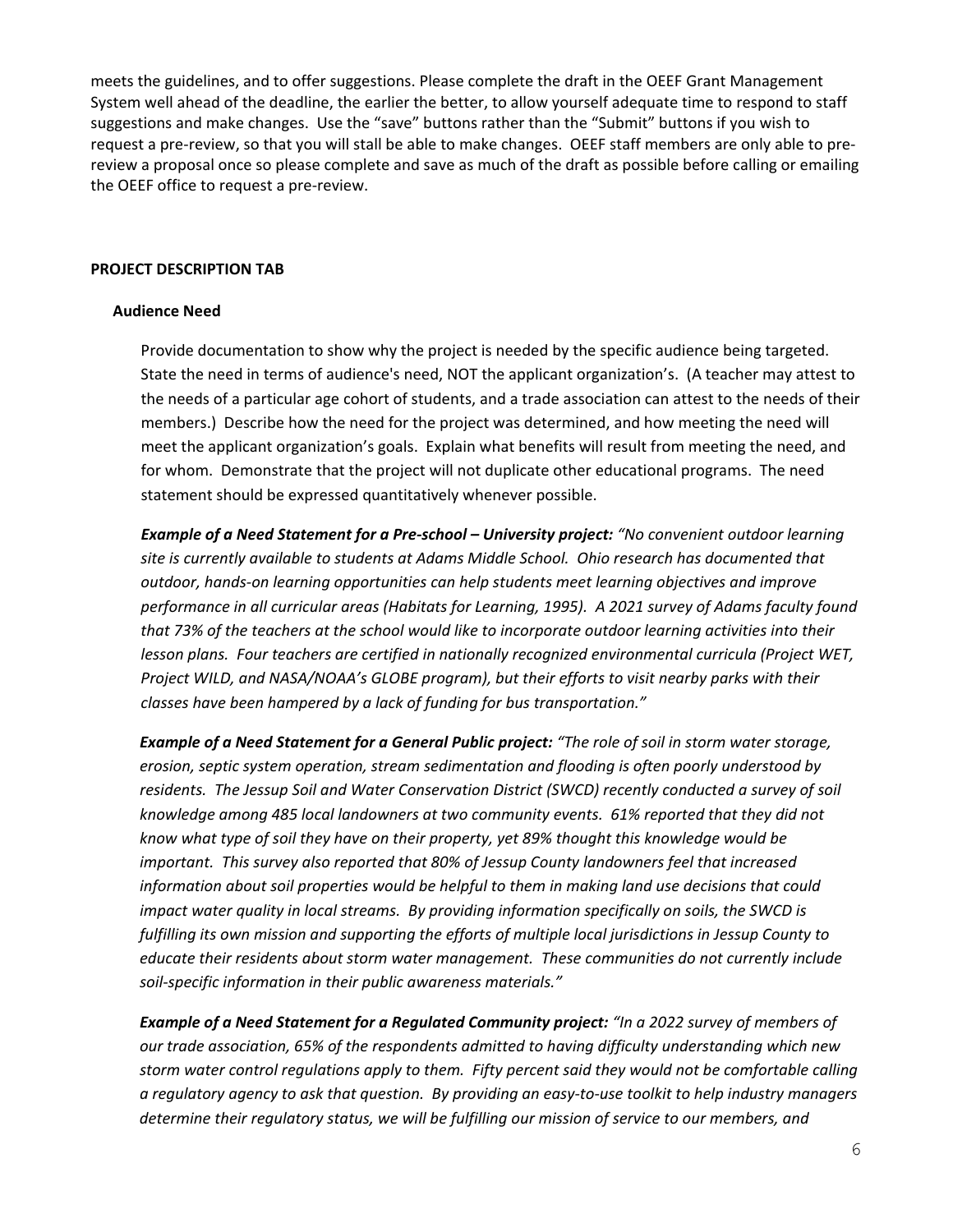*helping them achieve regulatory compliance. Because our seminars will include hands-on troubleshooting tips from companies experienced with these rules, this program will augment the guidance documents available from state and federal regulatory agencies."*

#### **Background of Organization**

What are the goals and accomplishments of your organization that equip you to carry out the proposed project? Describe the qualifications of those who will manage and conduct the project. How will other organizations be involved in this project? (Attach letters documenting specific commitments from collaborators.)

#### **Project Summary**

Please provide two or three sentences summarizing the overall project, how it will further environmental education, and how many people are likely to benefit directly.

#### **Project Justification**

Why is the project needed by the target audience? Applications for K-12 projects MUST discuss how the proposed student activities are or will be aligned with Ohio's Learning Standards published by the Ohio Department of Education, available at [Ohio's Learning Standards | Ohio Department of Education.](http://education.ohio.gov/Topics/Learning-in-Ohio/OLS-Graphic-Sections/Learning-Standards)

#### **Dissemination**

How will information and results be shared? Include steps that may come after the project timeline, e.g., if you plan to make a presentation at a professional meeting.

#### **Budget Narrative**

Fill in this section AFTER you have completed the budget tab, providing any needed details to explain how the amounts listed in the line items of your application budget were calculated. Provide justifications to help reviewers understand the need for higher-cost equipment or other items.

#### **OBJECTIVES AND ACTIVITIES TAB**

This section of the online application requires you to first name and enter a specific learning objective, then attach appropriate associated activities to that objective, filling in the expected start and end date for each activity, and the percentage of the overall project budget associated with each activity. You will also be asked to provide a short-term and long-term outcome measurement for the results of the learning objective. Your project may have more than one objective, depending upon which audience segments are learning what. There may be more than one activity for each objective. In general, however, you should try to limit the number of objectives to keep the project focused and workable.

#### **Objectives**

For the OEEF, objectives should always be written as specific learning objectives for the program participants or members of the target audience (who is going to learn what), and NOT as program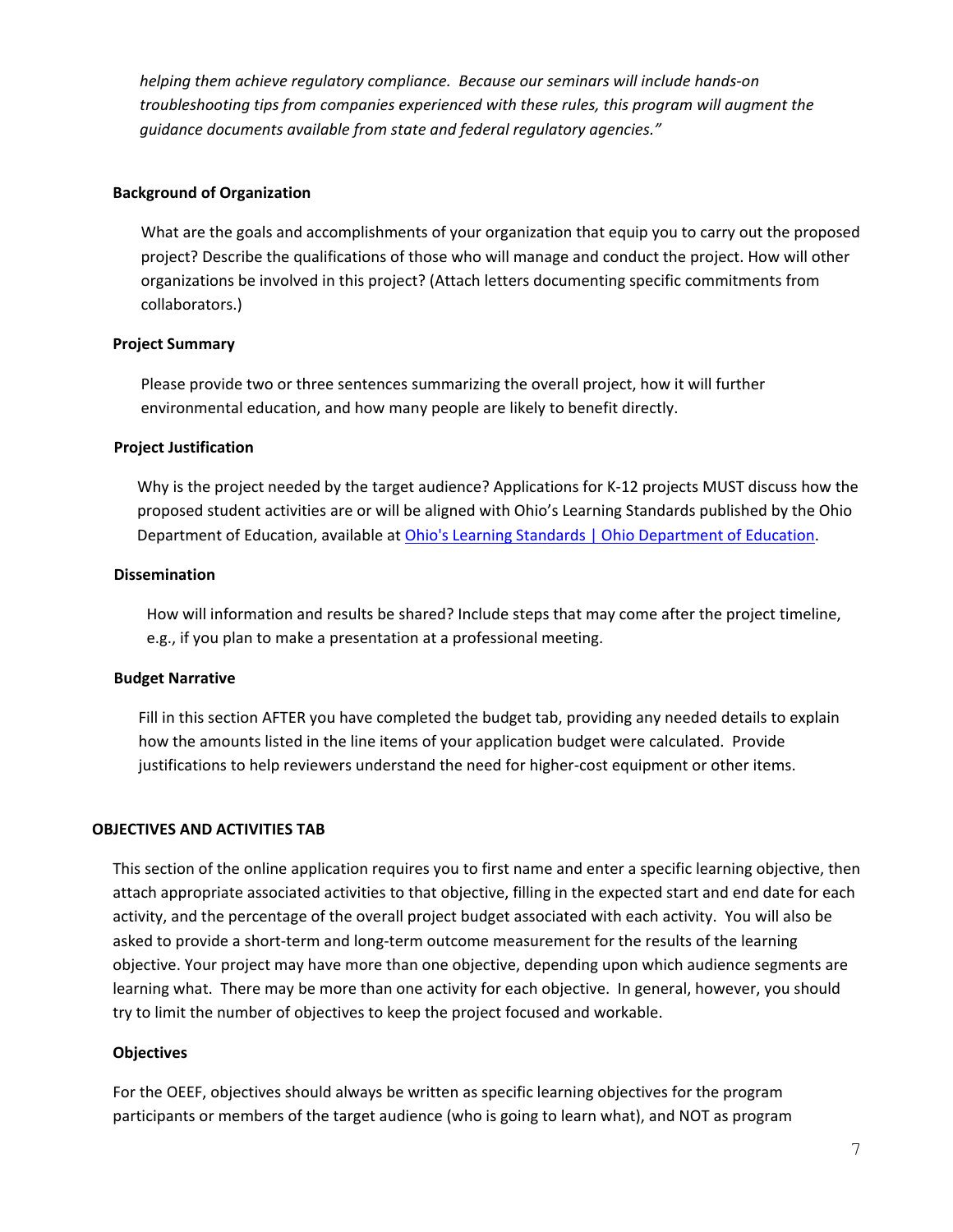components that the grant applicant organization intends to provide. Define how the project will carry over to benefit the community and the environment. Explain how meeting this objective will align with one or more of OEEF's educational priorities. The NAAEE *Guidelines for Excellence* recommend **SMART** objectives that are:

- **S**pecific,
- **M**easurable,
- **A**ppropriate to the audience,
- **R**elevant to the audience's needs, and
- **T**ime-bound.

#### **Example of a Learning Objective for a PreK – University Audience:**

Up to 200 high school juniors in Delaware County will learn about careers and employment opportunities related to ensuring clean, reliable supplies of water and energy. Using guided Internet research, each student will identify three environmental careers they were previously unaware of, and the education and certification requirements, pay scales and Ohio jobs outlook for each. Students will review resources like Project Wild Aquatic's "Working for Wildlife" activity to develop questions to pose to employees during field trips to the city water treatment plant and a local natural gas fired electric generating stations, and to state regulators of these facilities during scheduled classroom presentations. By the end of the project, students should be able to articulate why they would or would not be interested in pursuing each career.

#### **Example of a Learning Objective for a General Public Audience:**

The proposed public awareness campaign seeks to increase residents' understanding of the relationship between improper land use practices and deteriorating water quality in Alum Creek, Blacklick Creek and Big Walnut Creek. A potential audience of 5,000 county residents will learn the extent and causes of current water quality problems, and positive actions they can take a home to reduce nutrient loadings that contribute to harmful algal blooms. Approximately 200 residents of a demonstration sub-watershed will learn to use soil testing kits to calculate proper fertilizer application rates. Thirty new volunteer stream monitors will learn to properly collect monthly water samples in assigned segments of the three Creeks; learn to record readings for nitrogen, phosphorus, temperature, dissolved oxygen and pH, and understand what these parameters indicate about water quality. This 18-month project meets the OEEF education priority of demonstrating and encouraging best management practices for nutrients, and addresses education needs identified in the endorsed watershed plan for the Middle Scioto River.

#### **Activities**

Activities should be specific, sequential, reasonable for accomplishing the objective, and appropriate for the age and abilities of the audience. They should also be relevant to real-world issues affecting, or affected by, Ohio citizens and regulated entities. Demonstrate that the project does more than disseminate information: show how learners will engage in hands-on activities, problem-solving, and/or skill-building. Explain how the activities will utilize or adapt already existing environmental education materials. If new materials must be developed, provide a justification. Include what steps will be taken to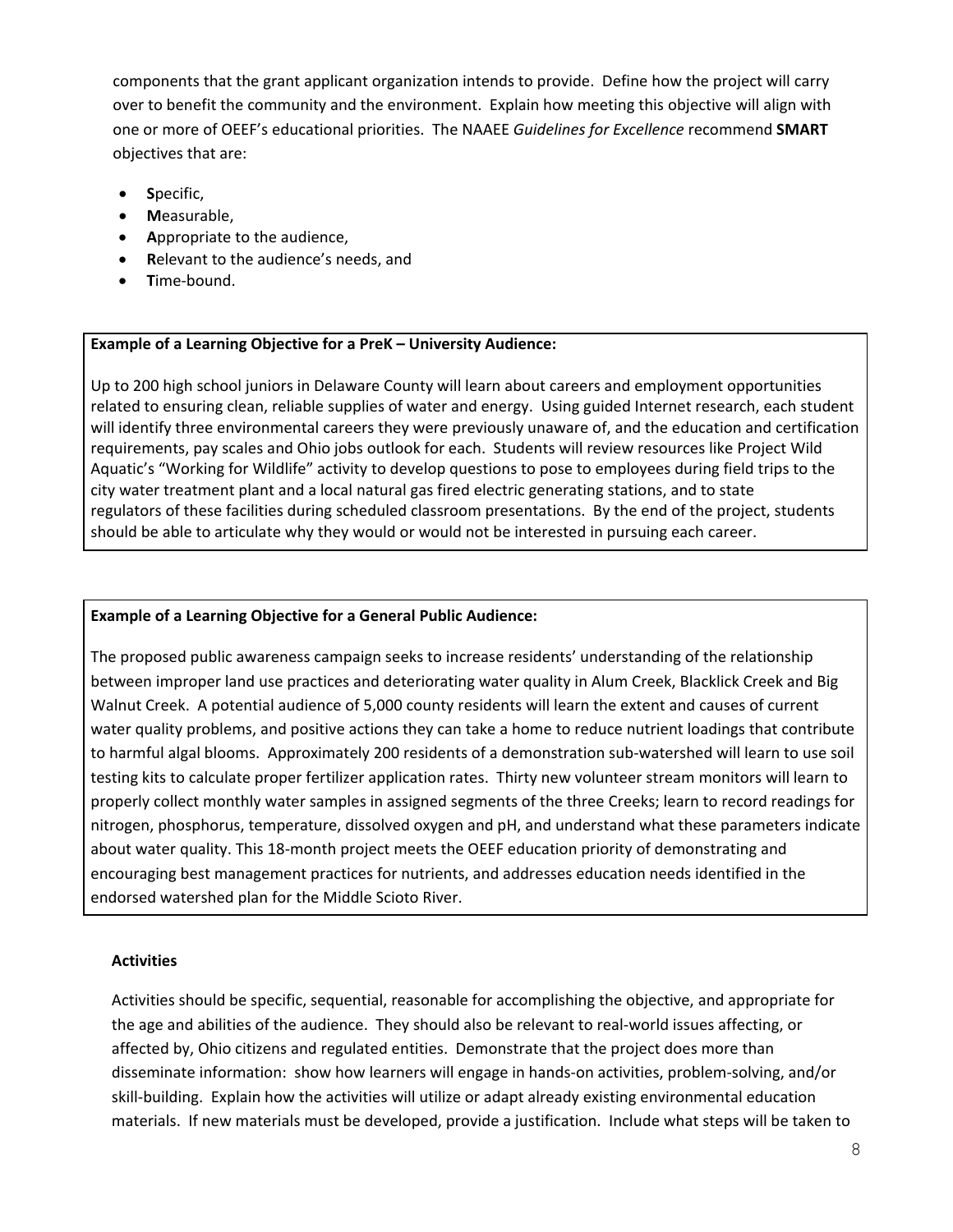ensure that the project information is scientifically valid and unbiased, and that more than one point of view is being presented.

## **Timeline**

Enter a start date and stop date for each activity. Please keep in mind, activities being paid for with OEEF grant money cannot be initiated until the grant agreement has been signed by both parties and executed. It can take several weeks from the date a grant award is announced until the agreement is signed.

For each activity, enter an approximate percentage of the proposed project budget that you anticipate will be needed. The more specific the activity, the easier it will be to estimate the amount of budget needed. An activity that is related to the project but not being supported by the OEEF grant can be reflected under the budget column with a 0%."

## **BUDGET TAB**

You may want to complete this section after you have completed the objectives and activities on the Activities Tab. Prepare your project budget using the format provided in the OEEF Grant Management System. Be sure the budget is realistic and appropriate to your objectives. **A 10% match in cash or in-kind contributions from the applicant and/or other funding sources is required for all proposals.** Larger matches are encouraged to demonstrate the applicant organization's commitment to the project. Indicate the contributed amount on the lines provided. Double check to be sure the budget is accurate and consistent with the budget narrative. *Please round all amounts to the nearest dollar.* 

#### *Personnel:*

*Salary/Wages:* Provide position title, number of hours, and hourly wage (or annual salary) for each person. OEEF will not provide 100% of any employee's salary/wage costs for any period. OEEF strongly discourages proposals with more than 35% of the grant funds allocated to salary, benefits and contractual. Personnel costs that are included in the contractual portion of the budget will be regarded by OEEF staff and Advisory Council members as salary, and included in calculating 35% of the grant funds. Applications requesting more than 35% of the grant funds for salary, benefits and contractual may be disqualified. Daily stipends and substitutes for teachers will not be calculated against the 35%.

*Benefits:* Explain in the budget narrative how the benefit rate is calculated by your organization, and provide percentages of any salaries/wages being devoted to the proposed project. For example, if OEEF is being asked to provide 20% of a staff person's salary over the project period, OEEF will also be willing to provide a portion of that staff person's benefit costs for the same period. The OEEF prefers proposals that use the percentage of employee benefits paid by the applicant organization as a match for OEEF grant funds, but this may not exceed the proportion of the employee's time to be devoted to the grant project.

*Stipends and Substitutes:* Provide unit cost for stipends and substitutes. Grant funds may be used to pay up to \$100 a day for either substitute teachers or teacher stipends to enable teachers to attend particular OEEF-funded professional development opportunities. Stipends may not be used to supplement salary. OEEF will not cover both a stipend and a substitute for the same teacher on the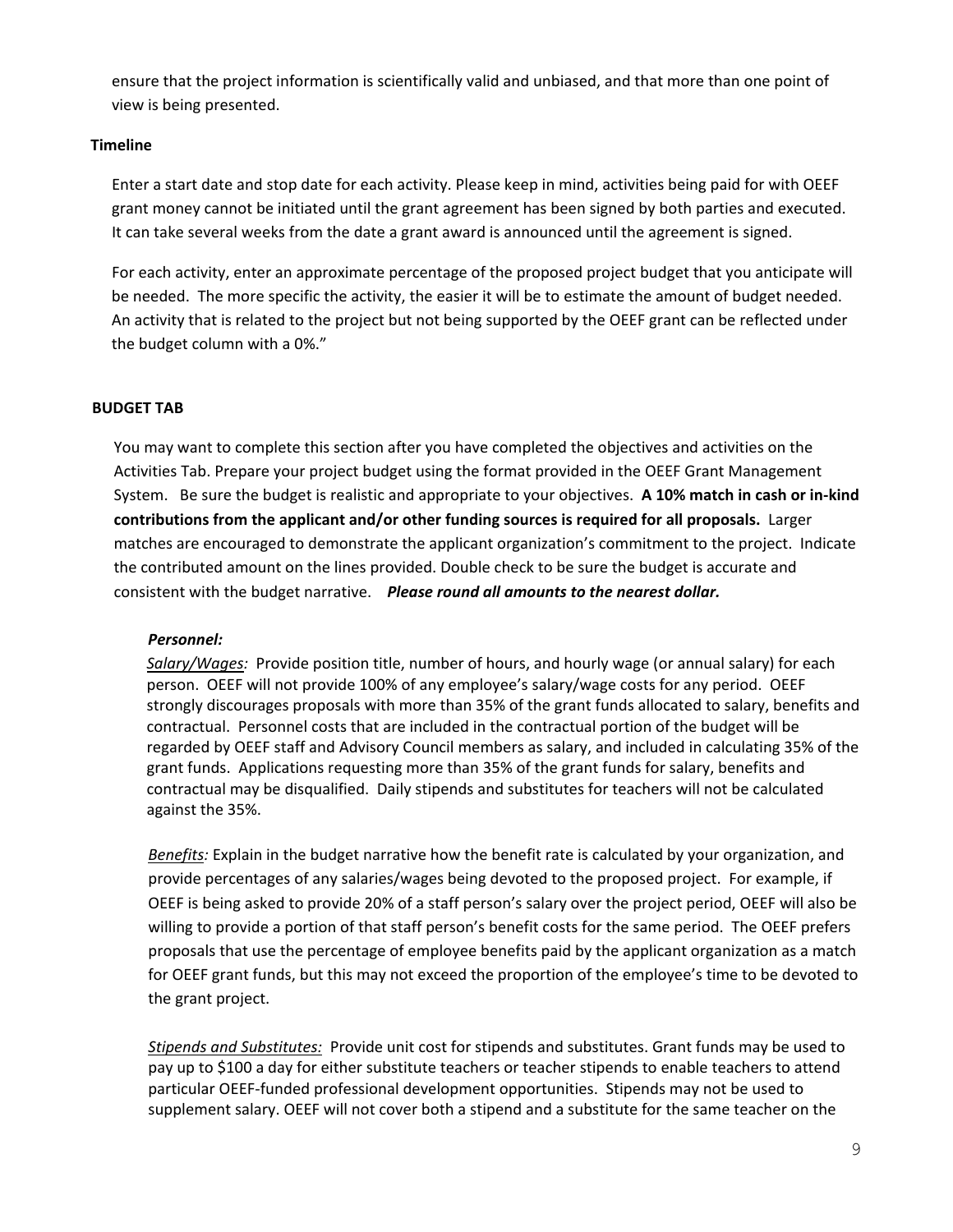same day.

## *Non-Personnel:*

OEEF generally regards supplies as consumables, and equipment as hardware.

*Supplies*: Itemize large quantity or higher priced items and provide unit price (e.g., rewritable CDs, 10 pkg. of 50 @\$122/ea). Some items may be grouped together and given a total price, but be sure to identify the items or give a title to the group of items (e.g., postage/envelopes; safety goggles/latex gloves). Vague entries such as "office supplies - \$500" will not be funded.

*Equipment:* Itemize and provide unit price (e.g., YSI model #55 handheld dissolved oxygen meters, 3 @ \$699/ea). Please note that the reviewers and Council will look closely at equipment costs that look unreasonable or are not well-justified and itemized. OEEF also strongly discourages general grant proposals that request more than 50% of the grant funds for expensive equipment such as computer hardware.

*Printing:* Itemize, provide estimated number of copies & unit price (e.g., 1000 @ 50¢/page = \$50.00).

*Other:* Provide line items that do not fit under Supplies, Equipment or Printing expenditures. List each item separately (e.g., Travel, Phone Calls, Resource Guides) and provide unit price. Do not title an entry "Miscellaneous" or "Contingencies". NOTE: Mileage and hotel costs can only be reimbursed at the current State of Ohio rate. Mileage is currently 45¢ per mile. Applicants should consult with OEEF staff on the allowable hotel rates for specific locations.

## *Contractual:*

Identify the service being provided, the name of the organization or individual providing the service, number of hours and hourly wage. Monies from the OEEF grant cannot be used to cover indirect costs for contractual services. As noted above, OEEF prefers not to fund proposals with more than 35% of the project budget devoted to salary, benefits and contractual costs. Any contractual services related to the grant shall not relieve the Grantee of any of its responsibility under the terms and conditions of the Grant Agreement.

Indicate income to be generated from the proposed project, if any.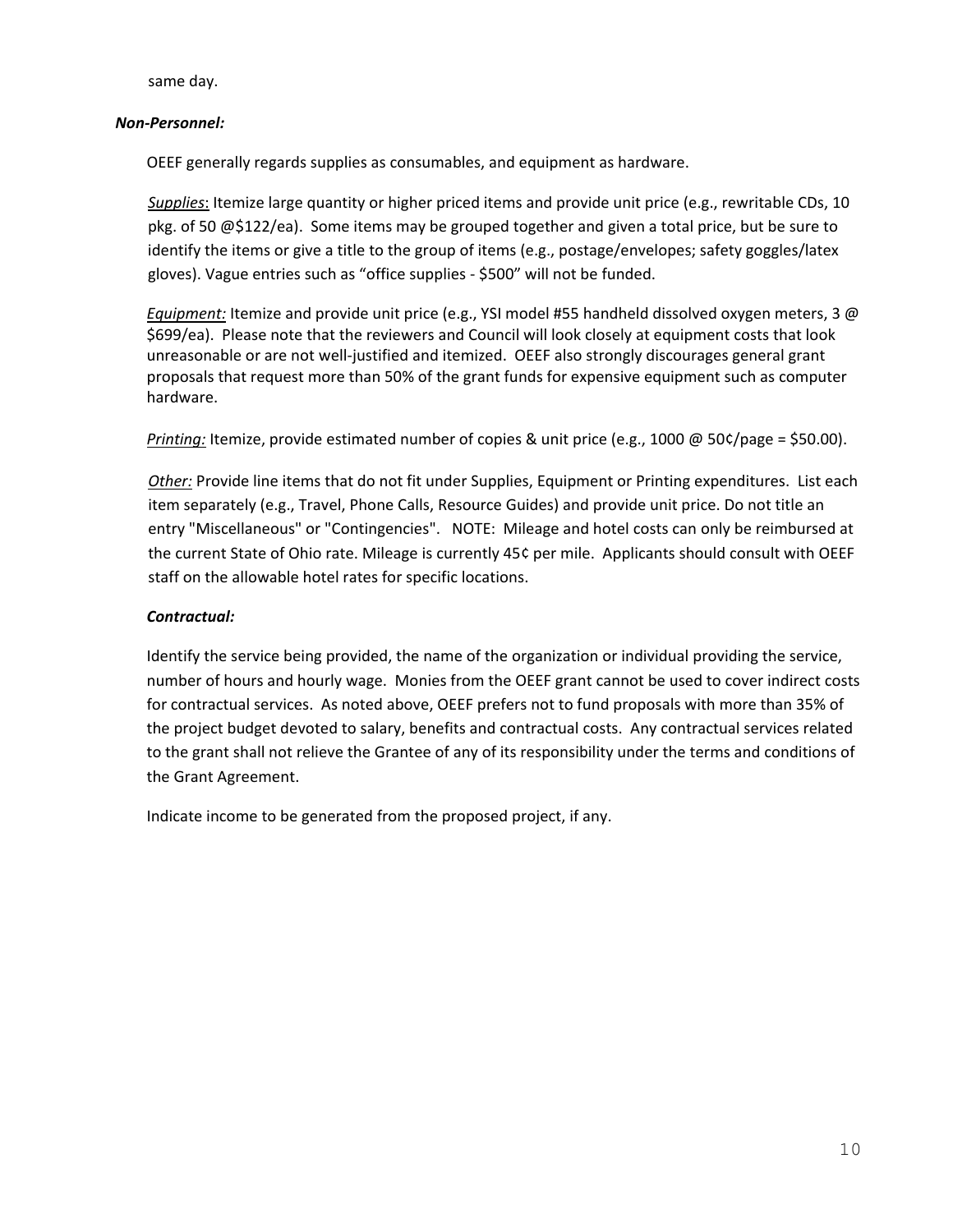### **Example Showing Learning Objective and Associated Activities for a Regulated Community Audience:**

| <b>Learning Objective</b>                                                                                                                      | <b>Activity</b>                                                                                                                                                                                                                                                | <b>Timeline</b>       | % of Budget |
|------------------------------------------------------------------------------------------------------------------------------------------------|----------------------------------------------------------------------------------------------------------------------------------------------------------------------------------------------------------------------------------------------------------------|-----------------------|-------------|
| Representatives of 200<br>municipalities will learn which<br>new storm water regulations<br>apply to them, and what they<br>must do to comply. | Convene a team of six<br>association members to<br>develop a matrix of regulatory<br>requirements. Offer the<br>matrix to Ohio EPA regulatory<br>staff for comment, and make<br>needed changes.                                                                | 6/2022 -7/2022        | 15%         |
|                                                                                                                                                | Recruit 20 small community<br>managers from association<br>membership for field testing.<br>Administer field test survey to<br>volunteer managers. Make<br>needed changes to matrix and<br>re-administer until at least<br>90% of volunteers use<br>correctly. | $8/2022 -$<br>11/2022 | 20%         |
|                                                                                                                                                | <b>Present matrix at Association</b><br>Annual Meeting in December<br>and five regional workshops.<br>Post on Website.                                                                                                                                         | $12/2022 -$<br>6/2023 | 50 %        |
|                                                                                                                                                | Survey members and<br>workshop attendees on<br>usefulness of matrix and<br>storm water compliance.                                                                                                                                                             | 6/2023                | 15%         |

#### **Outcome Measurements**

For each learning objective, describe the means of measuring the *initial* outcome of the project. Detail the methodology used to determine whether objectives were achieved, and how the project's *long-term* effects will be monitored and measured. What indicators of success will be used, and who will be conducting the evaluation?

## **CONTACT INFORMATION (CONTACT TAB)**

This section of the online application form will initially be filled in automatically from the information you provided in your letter of intent. You may add or remove contacts from this section. Each application should list contact information for three different roles: Project Director, the Fiscal Agent, and an Authorizing Agent.